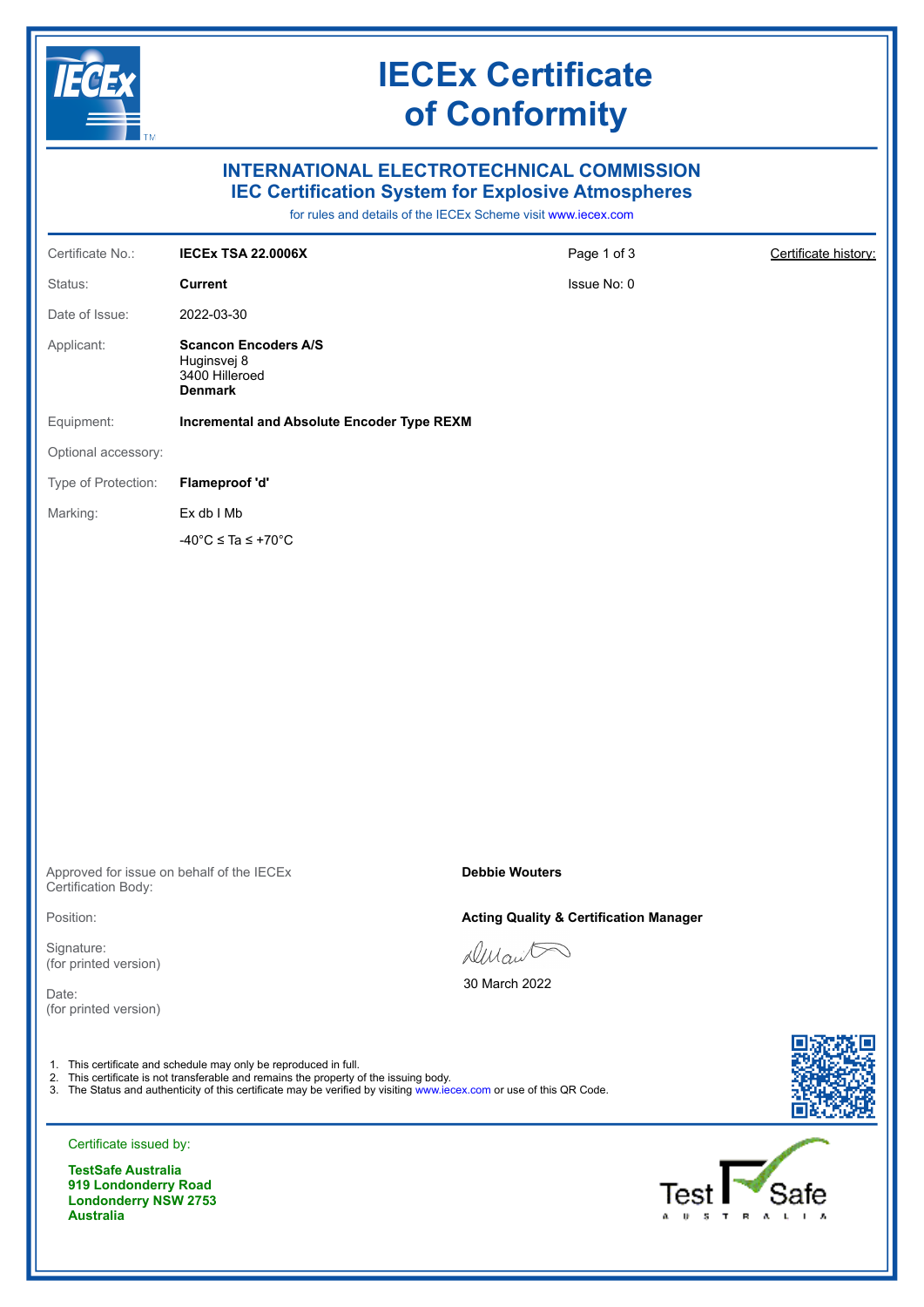

| Certificate No.:                                                                                                                                                                                                                                                                                                                                                                                                                                                                                         | <b>IECEX TSA 22.0006X</b>                                                      | Page 2 of 3           |  |  |  |  |
|----------------------------------------------------------------------------------------------------------------------------------------------------------------------------------------------------------------------------------------------------------------------------------------------------------------------------------------------------------------------------------------------------------------------------------------------------------------------------------------------------------|--------------------------------------------------------------------------------|-----------------------|--|--|--|--|
| Date of issue:                                                                                                                                                                                                                                                                                                                                                                                                                                                                                           | 2022-03-30                                                                     | Issue No: 0           |  |  |  |  |
|                                                                                                                                                                                                                                                                                                                                                                                                                                                                                                          |                                                                                |                       |  |  |  |  |
| Manufacturer:                                                                                                                                                                                                                                                                                                                                                                                                                                                                                            | <b>Scancon Encoders A/S</b><br>Huginsvej 8<br>3400 Hilleroed<br><b>Denmark</b> |                       |  |  |  |  |
| Manufacturing<br>locations:                                                                                                                                                                                                                                                                                                                                                                                                                                                                              | <b>Scancon Encoders A/S</b><br>Huginsvej 8<br>3400 Hilleroed<br><b>Denmark</b> |                       |  |  |  |  |
| This certificate is issued as verification that a sample(s), representative of production, was assessed and tested and found to comply with the<br>IEC Standard list below and that the manufacturer's quality system, relating to the Ex products covered by this certificate, was assessed and<br>found to comply with the IECEx Quality system requirements. This certificate is granted subject to the conditions as set out in IECEx Scheme<br>Rules, IECEx 02 and Operational Documents as amended |                                                                                |                       |  |  |  |  |
| <b>STANDARDS:</b><br>The equipment and any acceptable variations to it specified in the schedule of this certificate and the identified documents, was found<br>to comply with the following standards                                                                                                                                                                                                                                                                                                   |                                                                                |                       |  |  |  |  |
| IEC 60079-0:2017<br>Edition: 7.0                                                                                                                                                                                                                                                                                                                                                                                                                                                                         | Explosive atmospheres - Part 0: Equipment - General requirements               |                       |  |  |  |  |
| IEC 60079-1:2014-06 Explosive atmospheres - Part 1: Equipment protection by flameproof enclosures "d"<br>Edition: 7.0                                                                                                                                                                                                                                                                                                                                                                                    |                                                                                |                       |  |  |  |  |
| This Certificate does not indicate compliance with safety and performance requirements<br>other than those expressly included in the Standards listed above.                                                                                                                                                                                                                                                                                                                                             |                                                                                |                       |  |  |  |  |
| <b>TEST &amp; ASSESSMENT REPORTS:</b><br>A sample(s) of the equipment listed has successfully met the examination and test requirements as recorded in:                                                                                                                                                                                                                                                                                                                                                  |                                                                                |                       |  |  |  |  |
| Test Reports:                                                                                                                                                                                                                                                                                                                                                                                                                                                                                            |                                                                                |                       |  |  |  |  |
| GB/ITS/ExTR10.0007/00                                                                                                                                                                                                                                                                                                                                                                                                                                                                                    | GB/ITS/ExTR10.0007/01                                                          | GB/ITS/ExTR10.0007/02 |  |  |  |  |
|                                                                                                                                                                                                                                                                                                                                                                                                                                                                                                          |                                                                                |                       |  |  |  |  |

Quality Assessment Report:

[GB/EXV/QAR17.0015/04](https://www.iecex-certs.com/#/deliverables/REPORT/80048/view)

TECEX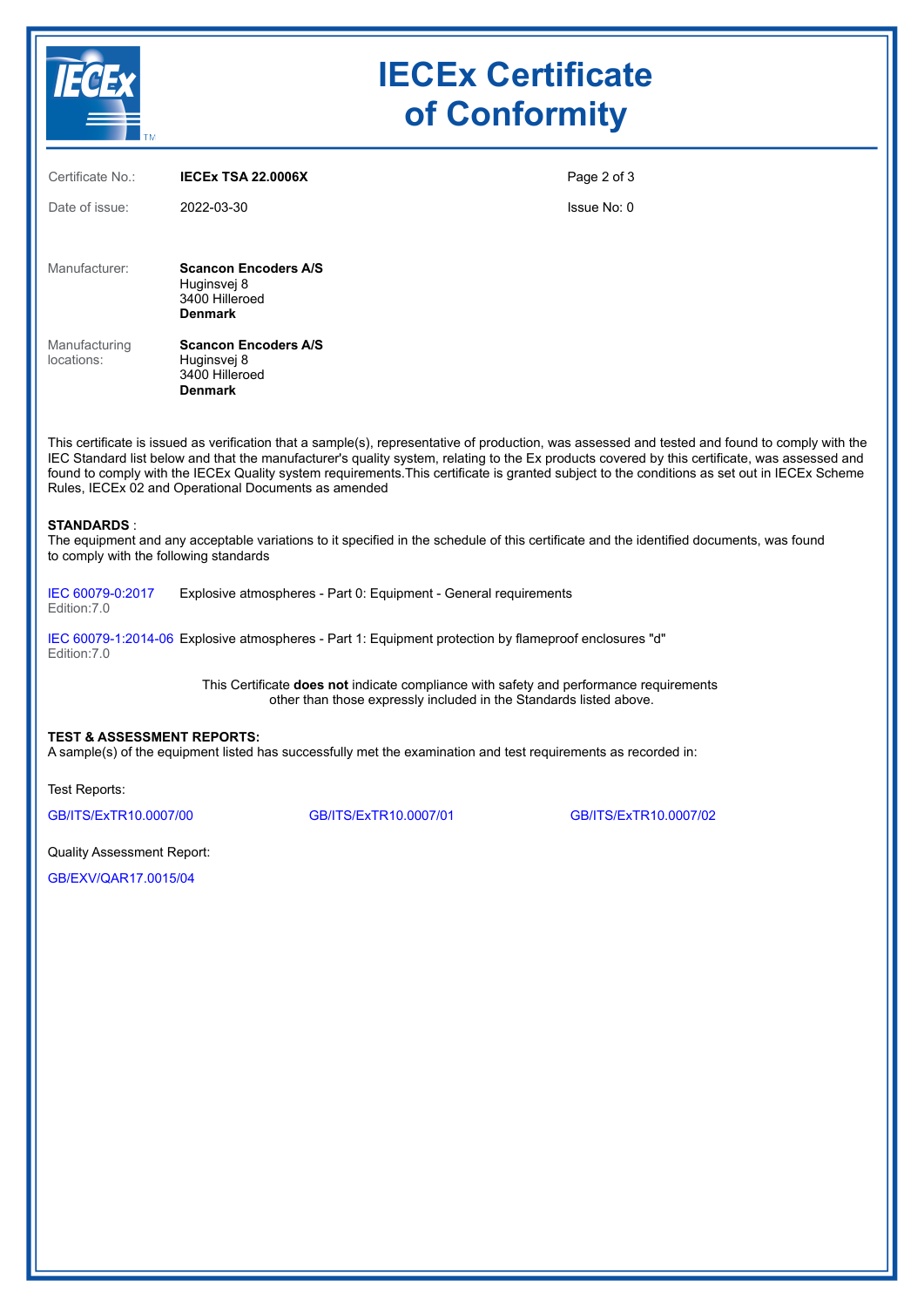

# **IECEx Certificate of Conformity**

Certificate No.: **IECEx TSA 22.0006X**

Date of issue: 2022-03-30

Page 3 of 3 Issue No: 0

#### **EQUIPMENT:**

Equipment and systems covered by this Certificate are as follows:

The Encoder Type REXM is a small cylindrical unit (68mm in diameter with length dependent on model) containing low voltage electronic components. The enclosure is manufactured from either stainless steel or acid-proof stainless steel. The enclosure comprises of cylindrical flamepaths between the End Cap & Cover Tube and Cover Tube & Housing. The rotating shaft forms a cylindrical flamepath through the housing controlled by k & m factors and is held in place with 2 precision roller element bearings. The enclosure has one threaded cable entry fitted with either a certified M20x1.5, M25x1.5, 1/2"NPT or 3/4"NPT cable gland or an M15 integral cable gland. Both internal and external earthing is provided.

Additionally, the encoders meet IP64/65/66/67/68 (1hour/1 meter) in accordance with IEC 60529.

Electrical Specification: 4.5 to 30Vdc or 5 to 30Vdc 100mA max

#### **SPECIFIC CONDITIONS OF USE: YES as shown below:**

1. Minimize the risk from electrostatic discharge - clean only with a damp cloth.

2. Temperature at the cable gland or branching point could exceed 70°C or 80°C respectively - suitably rated cable must be utilized.

3. It is a condition of certification that the flamepaths have to comply with the manufacturers drawings and can only be repaired by the manufacturer.

4. The fasteners used to secure enclosure body to end shields shall have a minimum yield stress of 450 Mpa.

5. For models without integral cable gland use only suitably certified Ex db I Mb cable glands, thread adaptors and blanking elements.

6. When installed in mining areas the enclosure must be protected from high risk impacts.

7. It is a condition of certification that precautions must be taken to avoid dust from forming layers on the encoder.

#### **Annex:**

[IECEx TSA 22.0006X\\_Iss0\\_Annexe\\_1.pdf](https://www.iecex-certs.com/#/deliverables/CERT/59774/view)